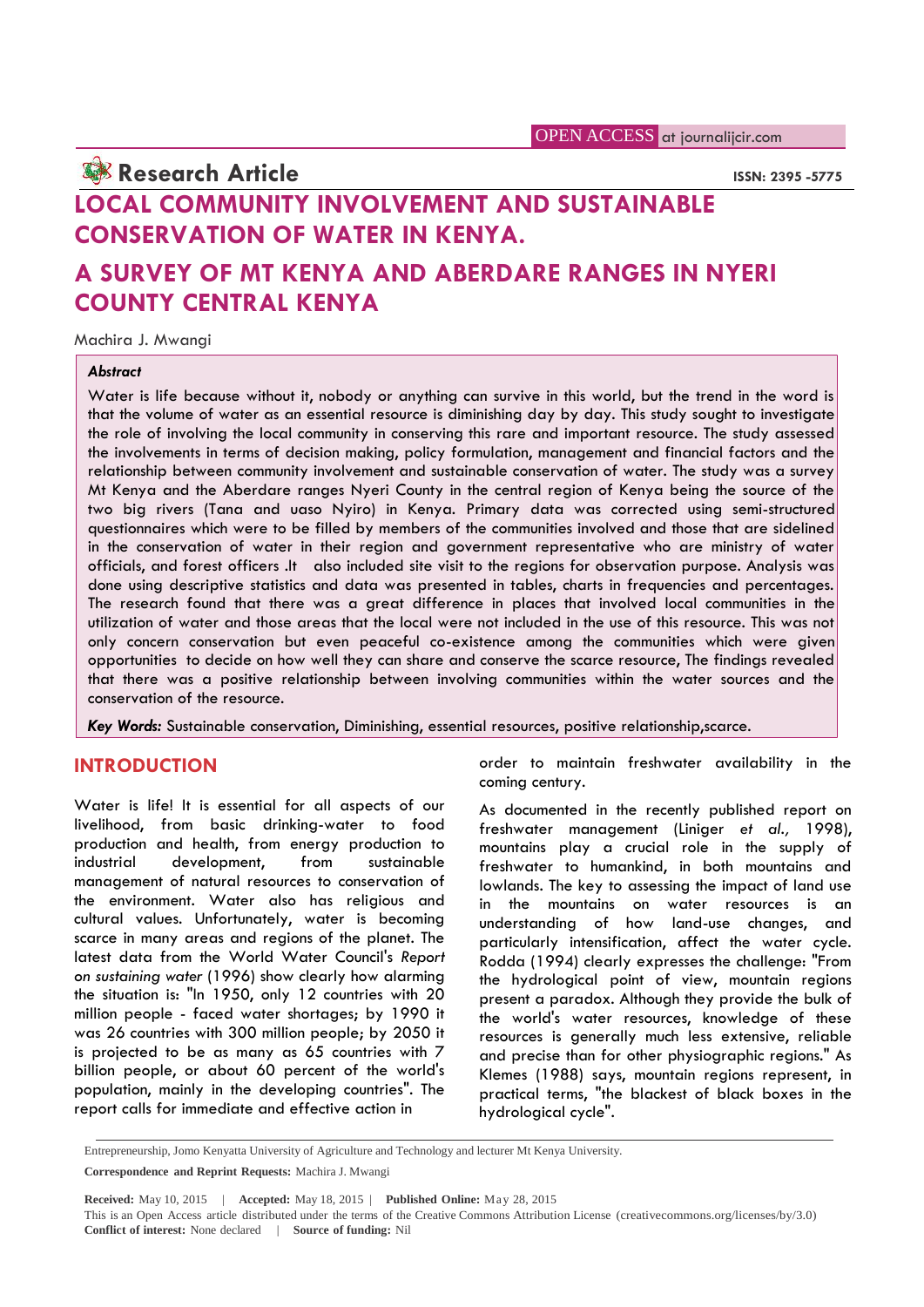#### **PROBLEM STATEMENT**

Worldwide, 214 river basins, host to 40 percent of the world's population and covering more than 50 percent of the earth's land surface, are shared by two or more countries. The distribution of water from mountain areas was the cause of 14 international conflicts noted in 1995. For example, the Arab-Israeli conflict, although primarily a security and territorial dispute, also involves the supplies of freshwater from the Anti-Lebanon mountains, Mount Harmon, the Golan Heights and the hills of the West Bank. Disputes over water also arise on a smaller scale, between highlands and lowlands within national borders as, for example, around Mount Kenya. *(*World Resources Institute)

Decreasing dry season river flow is a serious problem; since the 1960s, the average dry season flow of the Ewaso Ng'iro River has been reduced in the lowlands to one-eighth of its previous level. Since the 1980s, the once perennial river has had availability in<br>prolonged periods with no flow Consequently the the recently prolonged periods with no flow. Consequently, the unique wildlife ecosystems of the Samburu and Buffalo Springs game reserves in the lowlands suffer during the drought period and this has had a negative impact on tourism, the primary source of foreign exchange in the region. Nomadic pastoralists and their livestock, and the wildlife in the lowlands, are drastically affected and are forced to move upstream in the search for water and grazing land. As a result, conflicts with farmers are increasing. It is from this situation that the researcher was interested to know whether the involvement of local people can eradicate those conflicts and help in sustainability of water

### **LITERATURE REVIEW**

Mt. Kenya forms a Large Ecosystem and contributes essentially to the water supply in Kenya as it is a water tower, with Ewaso Nyiro and Tana River being the most significant rivers that bear their sources from Mt. Kenya. The National Park and the forest reserve comprises of 71,500ha and 199,500 ha respectively. First comprehensive studies about Mt. Kenya were done in 1922 reports, Fries and Fries, (1948).

Rivers originating from the glaciers of Mount Kenya flow through the montane, high elevation moorland to the forest belt, where rainfall is highest, and rivers and groundwater aquifers are recharged. Ninety percent of the dry season flow of the Ewaso Ng'iro River collects in the alpine, moorland and montane forest belts (above 2 400 m) on Mount Kenya. On the lower mountain slopes and in the piedmont, both the population and the area of cultivation have more than tripled over the last 20 years and river water abstractions for irrigation have dramatically increased. Currently, 60 percent of the people in the Ewaso Ng'iro basin live in this area and the remainder li ve downstream on the semi-arid plains, where they depend for their livelihood on water generated upstream.

Two main factors are affecting river flow in the lowlands: . The latest data from the World Water Council's *Report on sustaining water* (1996) show clearly how alarming the situation is: "In 1950, only 12 countries with 20 million people - faced water shortages; by 1990 it was 26 countries with 300 million people; by 2050 it is projected to be as many as 65 countries with 7 billion people, or about 60 percent of the world's population, mainly in the developing countries". The report calls for immediate and effective action in order to maintain freshwater availability in the coming century. As documented in published report on freshwater management (Liniger *et al.,* 1998), mountains play a crucial role in the supply of freshwater to humankind, in both mountains and lowlands. The key to assessing the impact of land use in the mountains on water resources is an understanding of how land-use changes, and particularly intensification, affect the water cycle. Rodda (1994) clearly expresses the challenge: "From the hydrological point of view, mountain regions present a paradox. Although they provide the bulk of the world's water resources, knowledge of these resources is generally much less extensive, reliable and precise than for other physiographic regions." As Klemes (1988) says, mountain regions represent, in practical terms, "the blackest of black boxes in the hydrological cycle".

Any intensification of land use from natural forests to plantation or agriculture increases the probability of reduced water quality. Even if the water cycle is unchanged, use of fertilizers, insecticides, herbicides or other substances may pollute water resources downstream. Siltation is also a problem where erosion rates increase as a result of removal of vegetative cover. As runoff increases, non-point source pollution is likely to become a serious threat to water quality. Whereas in many cases, point source pollution has been reduced in recent years, non-point source pollution has increased and is a much greater threat. The role of providing and protecting water resources has been attributed to forests for generations. Folk tales and myths throughout the world illustrate that natural forests provide clear and pure water (Küchli, 1997).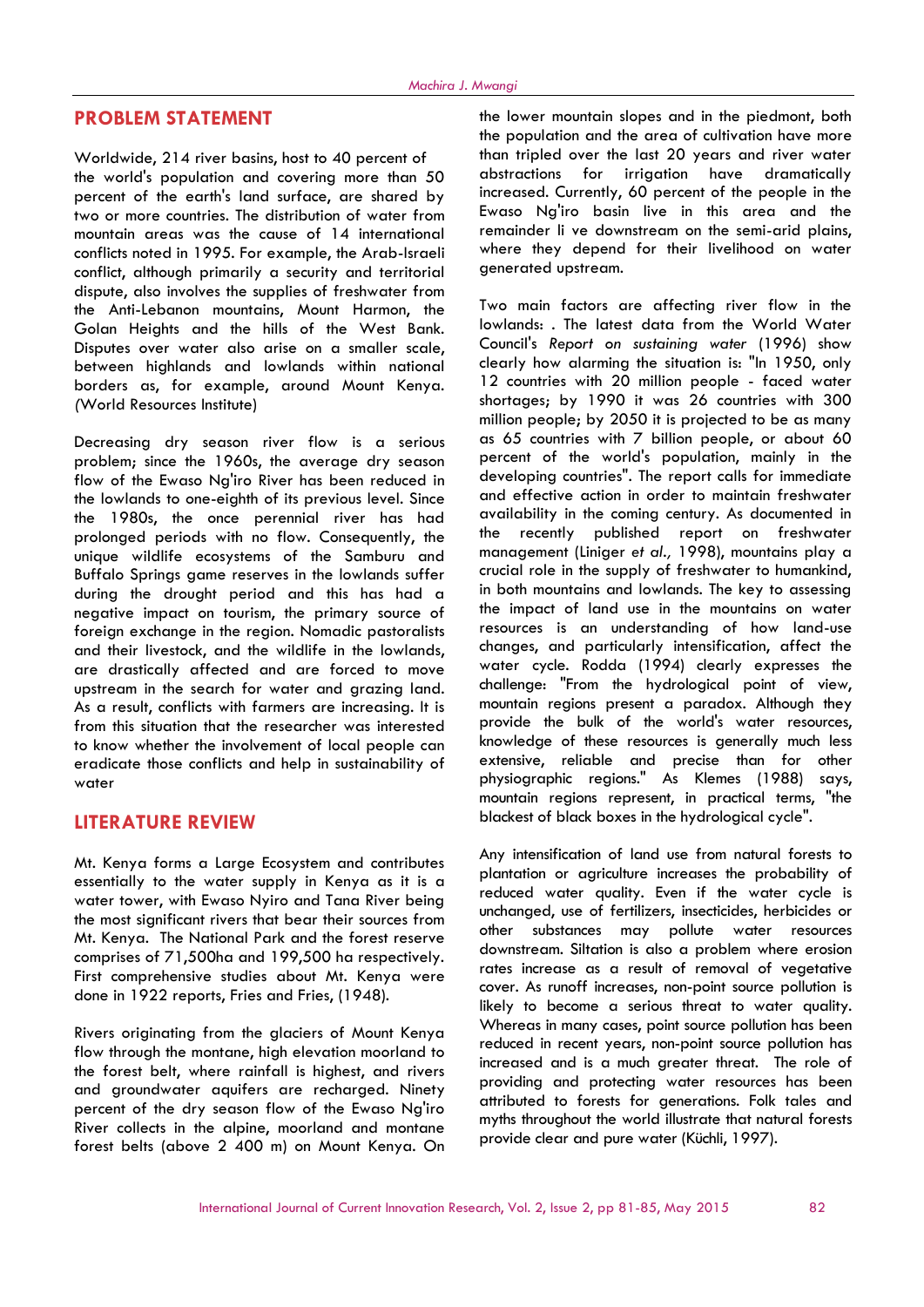#### Local Community Involvement And Sustainable Conservation Of Water In Kenya A Survey Of Mt Kenya And Aberdare Ranges In Nyeri County Central Kenya

A growing population and immigration into the area surrounding Mount Kenya increase the water needs for drinking, for industrial and urban use and, most important, for irrigation. In addition, the control and management of abstractions is inadequate. Currently, ten times more water is taken out than regulations, if properly supervised, should allow. Monitoring of abstractions, improved procedures for allocation and better management and control are urgently needed. Changes in land use also have had an impact on river flow and water quality. Removal of vegetation cover and intensified land use on the northern slopes of Mount Kenya have led to increased surface runoff during heavy storms, causing erosion and pollution of the surface water. Flash floods, previously unknown, have been recorded in recent years flooding old farm houses and tourist lodges. Investigations are still being undertaken to quantify the impact of human activities and land-use change on runoff and floods, and on river flow during the dry season. According to Stone (1992) over exploitation of the perennial rivers, which all originate in the mountains causes severe problems in the drier lowlands, where pastoral systems, game reserves and national parks important to tourism depend on these water resources. Ewasong'iro River, which flows north from Mt. Kenya in the drier lowlands, has been diminished by 50% in the dry season during the last 30 years owing to immigration of small scale farmers to the semi arid plateau of North West of Mt. Kenya. These farmers use water up stream for irrigation and home consumption.

Soil moisture measurements under different land uses show the amount of water lost through evapotranspiration. A comparison of natural forests with plantations and cropland on Mount Kenya showed that soil under cypress plantation was the driest, as the water was used up much faster than under natural forest. Rainfall was not sufficient to recharge the groundwater. Under natural forest, the soils were more moist and there were periods of groundwater recharge. It is only natural that a fast growing tree will use more water than a slow growing one in absolute terms (but not necessarily so in terms of consumption per cubic metre of wood produced). Under crops such as potatoes the soils had a higher water content and groundwater recharge was the highest. Although surface runoff occurred during heavy storms, cropland still provided the greatest contribution to groundwater and river flow. Environmental education is a process of recognizing the value and various conceptions of the environmental. Aim of determining the skills and reproaches necessary for understanding the

relationship between man, his culture and biophysical environment, (UNESCO, 1988). Education can be defined as the entire ways one person tries to influence the behaviour of another person, and in this context behaviour may include knowledge skills and habit attitudes.

Through formal education, organized instructions are provided by teachers in institutions while informal education can be learnt from people or agencies whose primary purpose can be something else other than organized instructions, as it is in families and other social groups. Awareness to the general public of the dangers of forest destruction and the need to protect the forest is one a strategy that may see Mt. Kenya West forest re-sustained.

However Mathu, (1986) says that public education alone about forests and wildlife with no other alternatives sources of benefits is to no avail. Improvement in educational opportunities and other social services (health, family planning) play a critical role in achieving economic development and protecting the environment.

Educated people are in a better position to respond to incentives and opportunities. Literacy and education supports the less likelihood of exhausting the fragile zones and more apt to diversify their economic activities without putting pressure in the environment. (UNESCO-1987 Nairobi). The vast settlement area bordering Mt. Kenya EAST stretches about 100km by 50 Km from Meru County, Laikipia County, in the south, Kirinyaga County in the north and Nyandarwa County to the east. It is this community that has a direct impact on the resources of Mt. Kenya West forest – social expenditure in the national budget can reduce human disinvestment especially in improvement of education of communities surrounding ecosystems.

## **METHODOLOGY**

The study was a survey of the area comprising of Mt Kenya and the Aberdare ranges Nyeri County in the central region of Kenya being the source of the two big rivers (Tana and uaso Nyiro) in Kenya. Target population was the indigenous communities living within the county in the rural areas and purposely those neighboring the Mt Kenya forest and the Aberdare ranges. Primary data was corrected using semi-structured questionnaires which were to be filled by members of the communities involved and those that are sidelined in the conservation of water in their region and government representative who are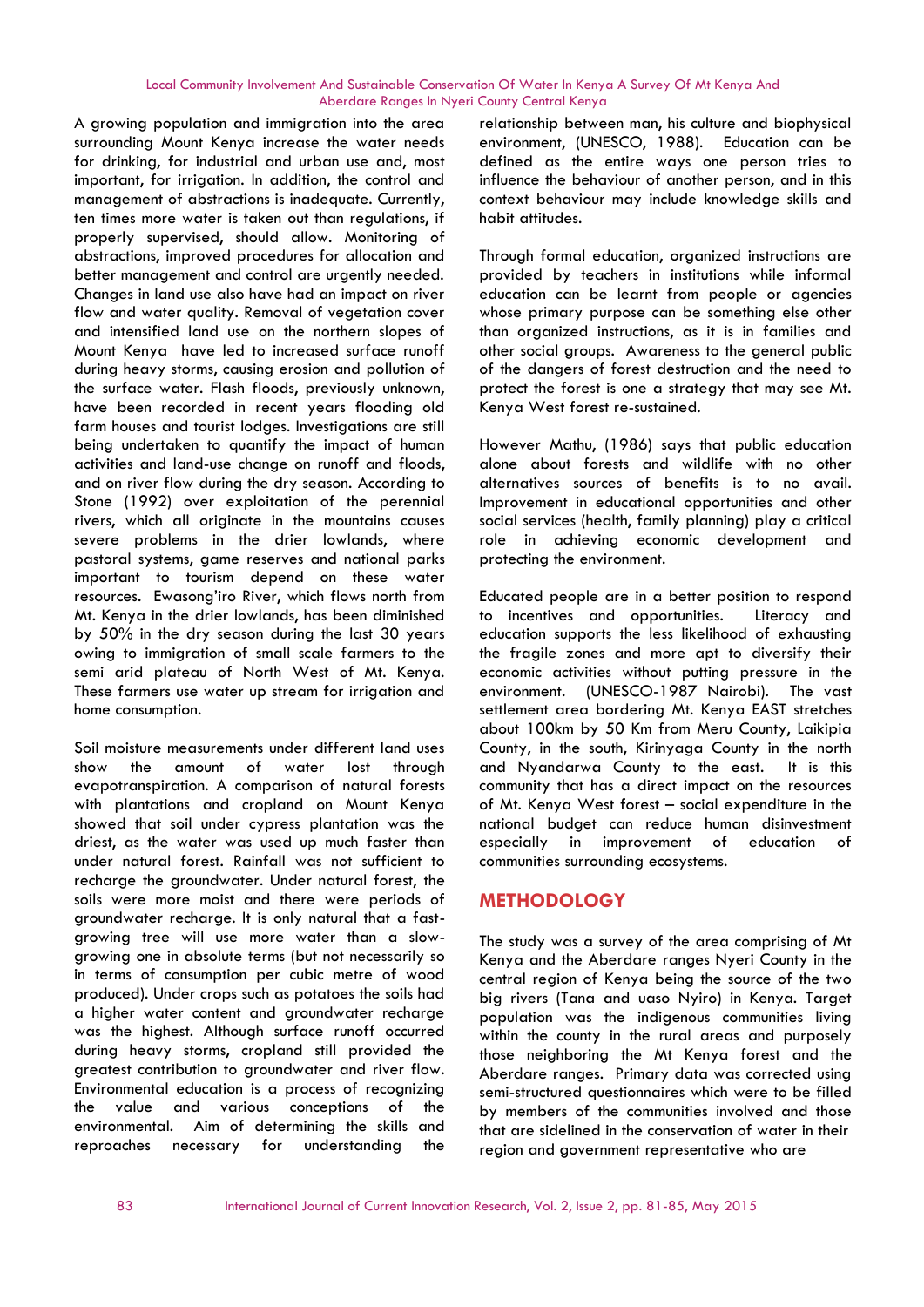ministry of water officials, and forest officers who were selected purposively depending of their involvement in the management of these resource .It also included site visit to the regions for observation purpose. Analysis was done using descriptive statistics and data was presented in tables, charts in frequencies and percentages.



### **Findings**

Monitoring of natural resources and their use and assessment of the impact of land-use change in the highlands on the availability and quality of water in the lowlands are the first steps towards successful management. Whereas the effects of land-use change on surface runoff and erosion can be clearly quantified in test plots and small catchments, the effects on regional hydrology need further investigation concuring with (Liniger and Gichuki, 1994). This will lead to better understanding and determination of crucial limits or thresholds for land use and land-use intensification.



Integrated resource management encompassing both the mountains and the lowlands is needed at the local, national and international levels, together with better cooperation between researchers, planners, decision-makers and users at all levels. The impacts of future human activities upstream on the availability of resources downstream need to be assessed so that mutually beneficial policies can be introduced. Only integrated basin management can ensure efficient use, equitable distribution, and effective management and regulation of mountain water for the benefit of all humankind.

### **CONCLUSION**

- Public education with the involvement of educated people is required on to the benefit of conserving the source of the water.
- They also must be informed that the resource must be shared with other people down stream.
- Decision making was another cited concern that must be solved by involving the leaders (elders) of the relevant communities.
- The policy of the government should be formulated such that the people on the ground are educated on the need of sharing this scarce resource.
- The government policy towards this scarce resource is not bringing harmony among all the beneficiary.

### **RECOMMENDATION**

- Involvement of each stakeholder when thinking of conserving issues.
- There is need of educating the public in preserving the eco system which includes water.
- If a dam is being constructed the benefiting people downstream and the people around the dam must benefit from the same dam.
- Compensation also is a requirement otherwise the community may take this as a invasion of their rights.
- Cultivating near the water pans, rivers, banks and forest destruction should be prevented become it a catalyst destruction of the resource.
- Every project concerning water must be decided with the involvement of the people but also must be seen to originate from the government to avoid issues over water.

#### **Reference**

Klemes, V. 1988. Foreword. *In* L. Molnar, ed. *Hydrology of mountainous areas.* IAHS Publication No. 90.